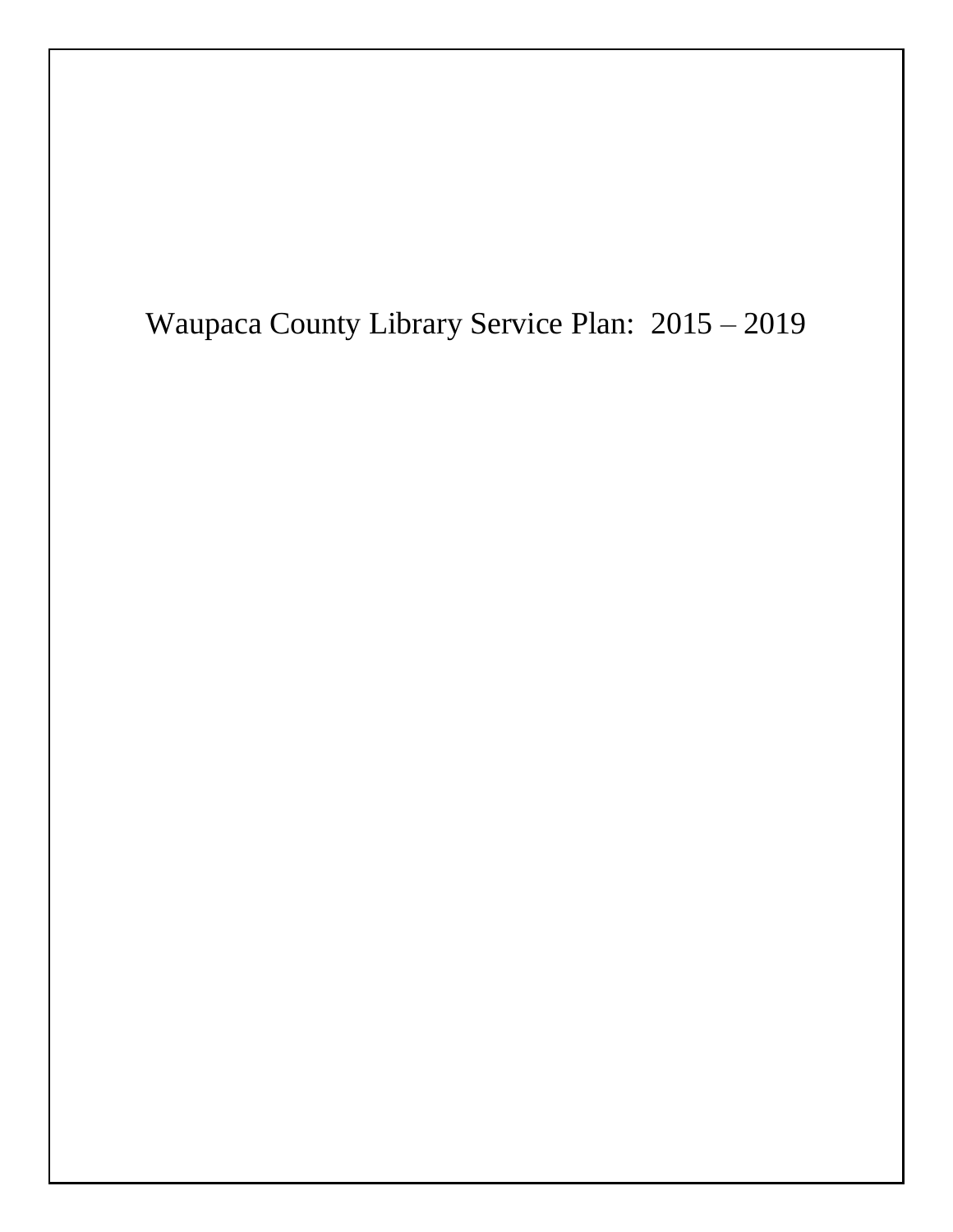## **Waupaca County Library Service Plan: 2015 – 2019**

## **Introduction**

Wisconsin counties that participate in public library systems are responsible for providing library services to county residents who reside outside of communities that maintain their own libraries. Because Waupaca County is a member of the Outagamie Waupaca Library System (OWLS), it is required to engage in regular planning to ensure that county residents have access to adequate library services.

While county library service plans can address any appropriate issues, *Wisconsin Statutes* Section 43.11 requires that the Waupaca County plan address at least the following:

- How public library service will be provided to residents of those municipalities in Waupaca County not maintaining a public library.
- The method and level of funding to be provided by the County in order to implement services described in the plan, including the reimbursement of municipal libraries for providing countywide library service.
- A method for allocating membership on the OWLS Board between Outagamie and Waupaca Counties.

In August 2014, the Waupaca County Board of Supervisors appointed a four member Library Planning Committee. (See Appendix A.) The Committee developed this plan, held a public hearing, and presented it to the County Board of Supervisors for approval. It is the Committee's intent for this plan to supersede the *Waupaca County Library Service Plan: 2010-2014*.

#### **Review of the 2010-2014 County Library Service Plan**

The Library Planning Committee's review of library service in Waupaca County indicates that the 2010-2014 Plan has been generally effective. Public libraries in the county have continued to do a good job of making high quality library services available to all residents of the county. Participation in OWLS has been beneficial for public libraries and library service in the county and OWLS has been effective at coordinating countywide library service. The principles articulated in the 2010-2014 Plan (Appendix B) continue to be valid and have guided the development of this plan.

The 2010-2014 Plan focused on reimbursing libraries at 100% of the funding formula for providing countywide library service.

#### History of Funding

Due to a change in funding methodologies that occurred in 2000, libraries were being funded at different percentage levels. The 2000-2004 Plan attempted to hold libraries harmless by freezing payments to libraries with higher funding levels and increasing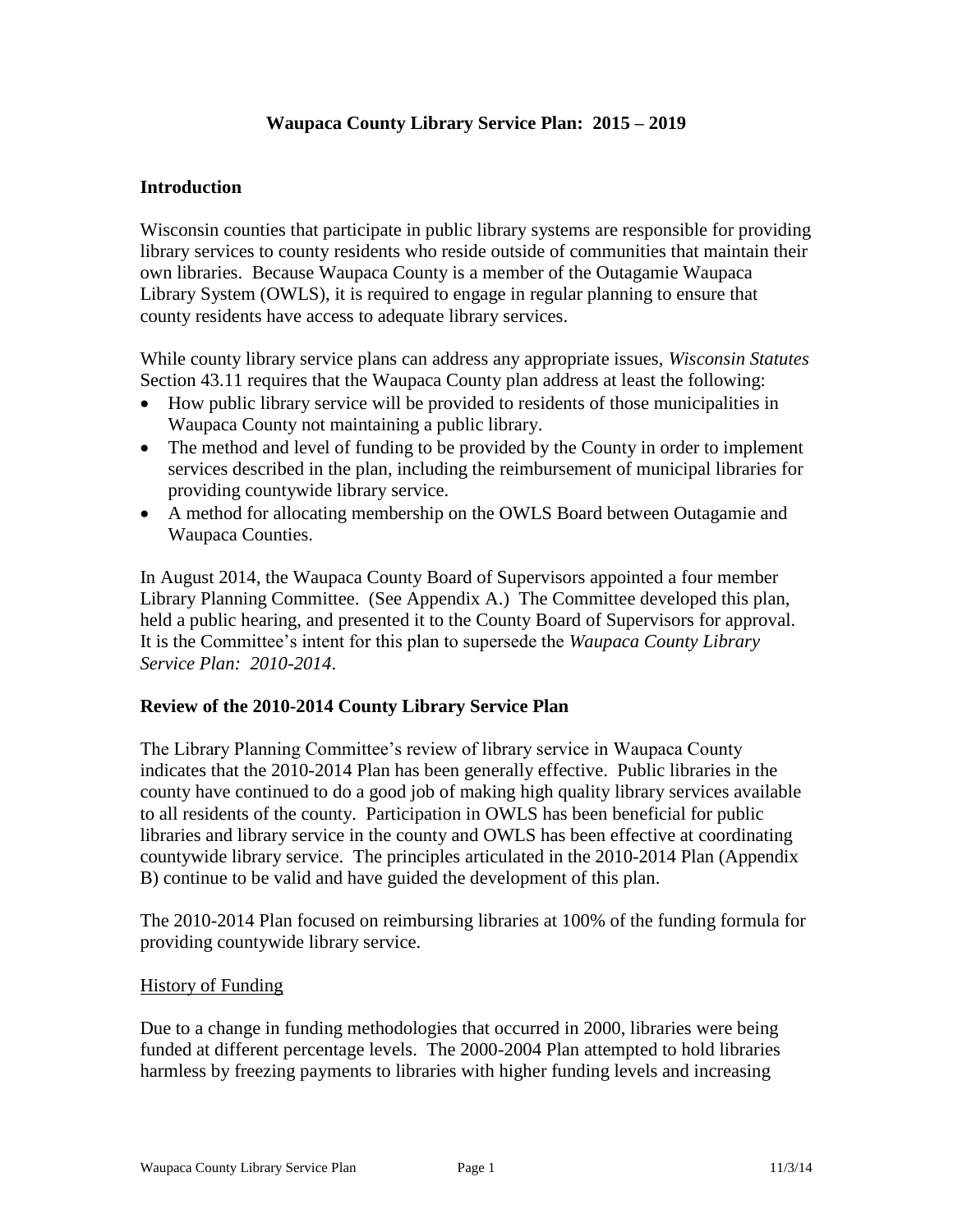payments to libraries with lower funding levels. While this approach helped, there was still a large variation in funding levels among libraries.

Because it was not equitable for some libraries to be receiving reimbursements at a higher level than other libraries, the County Finance Committee directed that the distribution of grants to libraries be reviewed and that libraries be brought "to equity by the 2007 budget year." Consequently, the 2005-2009 Plan included a funding methodology that was more aggressive in moving libraries to the same funding percentage, and beginning in 2007 all libraries were funded at the same percentage level (82%) of the county funding formula.

This action required significant cuts in funding to some libraries. In 2005, the Marion library received a cut, and the Fremont, New London, Scandinavia, and Weyauwega libraries did not receive funding increases. In 2006, the Fremont and New London libraries received funding cuts, and the Scandinavia and Weyauwega libraries did not receive increases. In 2007, the New London, Scandinavia, and Weyauwega libraries all received funding cuts.

The 2010-2014 Plan attempted to address the disparity with the following formula:

- 1. Determine Each Library's Cost of Service
	- a. A library's total operating expenditure in a given year, less capital expenditures and expenditures from federal sources, fines, fees, gifts, grants, or donations, is divided by the total number of items loaned (i.e., circulation) during the same year to determine the library's cost per loan.
	- b. A library's cost per loan is multiplied by its number of loans to county residents living in jurisdictions that do not maintain libraries to determine the library's cost of service provided to the county.
- 2. Beginning in 2010 the budget request contained an amount sufficient to increase the overall funding level by 3% each year in order to fund all libraries at the 100% level by 2014.

| Year:                 | 2010 | 2011 | 2012 | 2013 | 2014 |
|-----------------------|------|------|------|------|------|
| <b>Funding Level:</b> | 88%  | 91%  | 94%  | 97%  | 100% |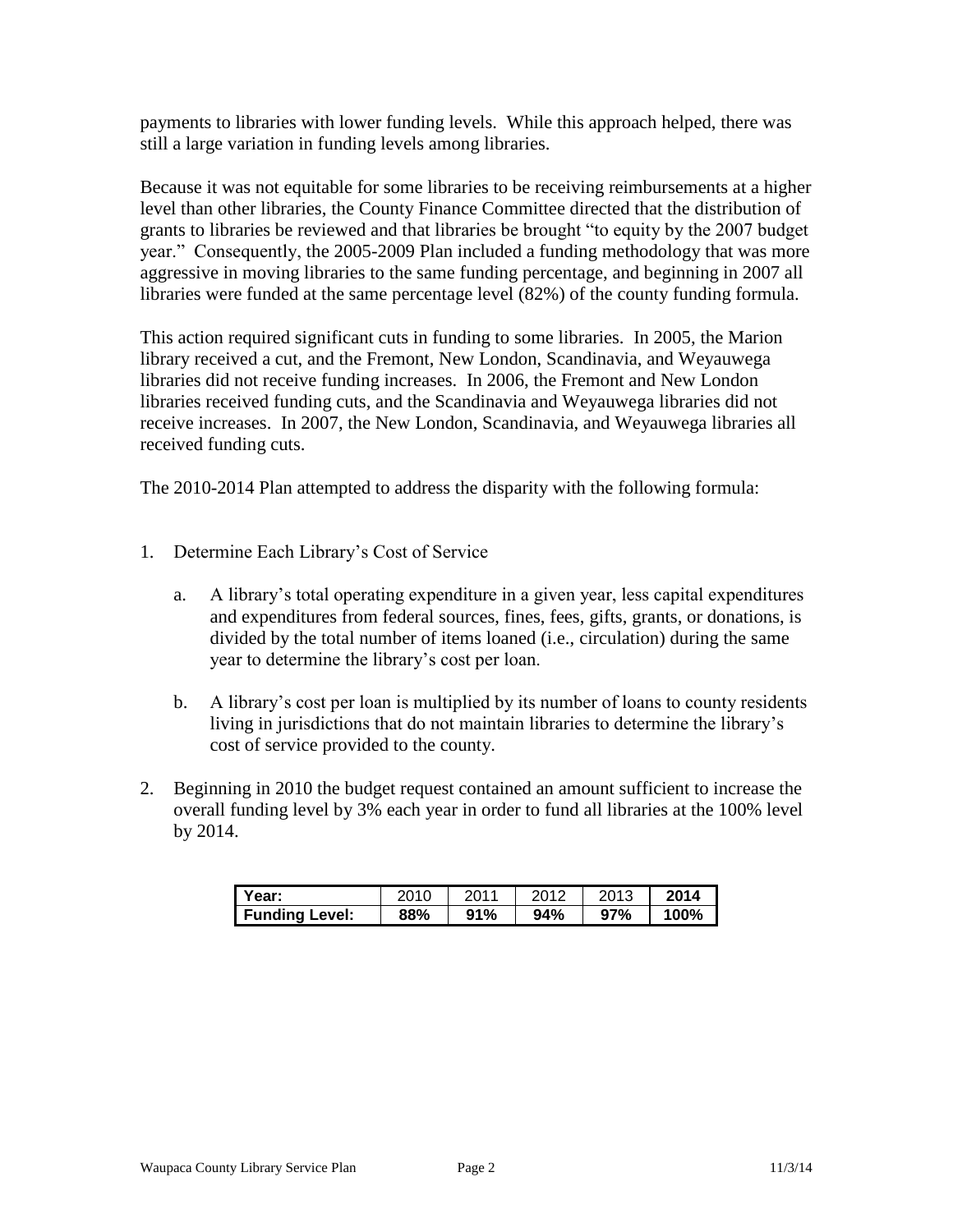- 3. Determine Each Library's Payment
	- a. Each library's payment was determined by multiplying its cost of county service by the funding level for the particular budget year.
	- b. Each library's payment under the county formula was compared to the statutory minimum funding level for that library. If a library's funding under the county's formula was less than the required state minimum, its appropriation was increased to the required minimum amount.
- 4. Annually, OWLS coordinated the budget request process and submitted a budget request equaling the total of the payment amounts for all county libraries.
- 5. The OWLS Board monitored the effectiveness of this funding methodology.

### Rationale for the 2015-2019 Plan

The Planning Committee has concluded that the current system of paying for library services (i.e., residents of communities with libraries support them through their local property taxes, and all other county residents pay for library service as part of their county taxes) is fair and equitable for all parties. Furthermore, the Committee believes that the formula for determining a library's cost of service provided to the county continues to be appropriate and results in an equitable distribution of county funding to municipal libraries.

Equitable funding for library service is a priority. Consequently, the Committee recommends that the county funding level be maintained at 100% funding for the duration of this plan. Because library reimbursements are exempt from the county's levy limits, Waupaca County is in a position to provide full funding to municipal libraries without any impact on other county programs.

However, the Committee fully understands the economic difficulties facing all levels of government and that the recommended funding methodology is only possible because of the levy exemption. It is understood that should library payments no longer be exempt from county levy limits the recommended funding methodology would need to be revisited.

As in the past, it is also recommended that OWLS continue to be the agent to coordinate the annual budget process.

Municipalities have the authority to appoint up to two non-residents to serve on their library boards. Section 43.60 Wisconsin Statutes also allows counties to appoint up to 5 additional members to municipal library boards, depending on how much of a library's total funding is provided by the county. The Committee agreed that the Plan should strongly encourage, but not mandate, the appointment of non-residents, especially those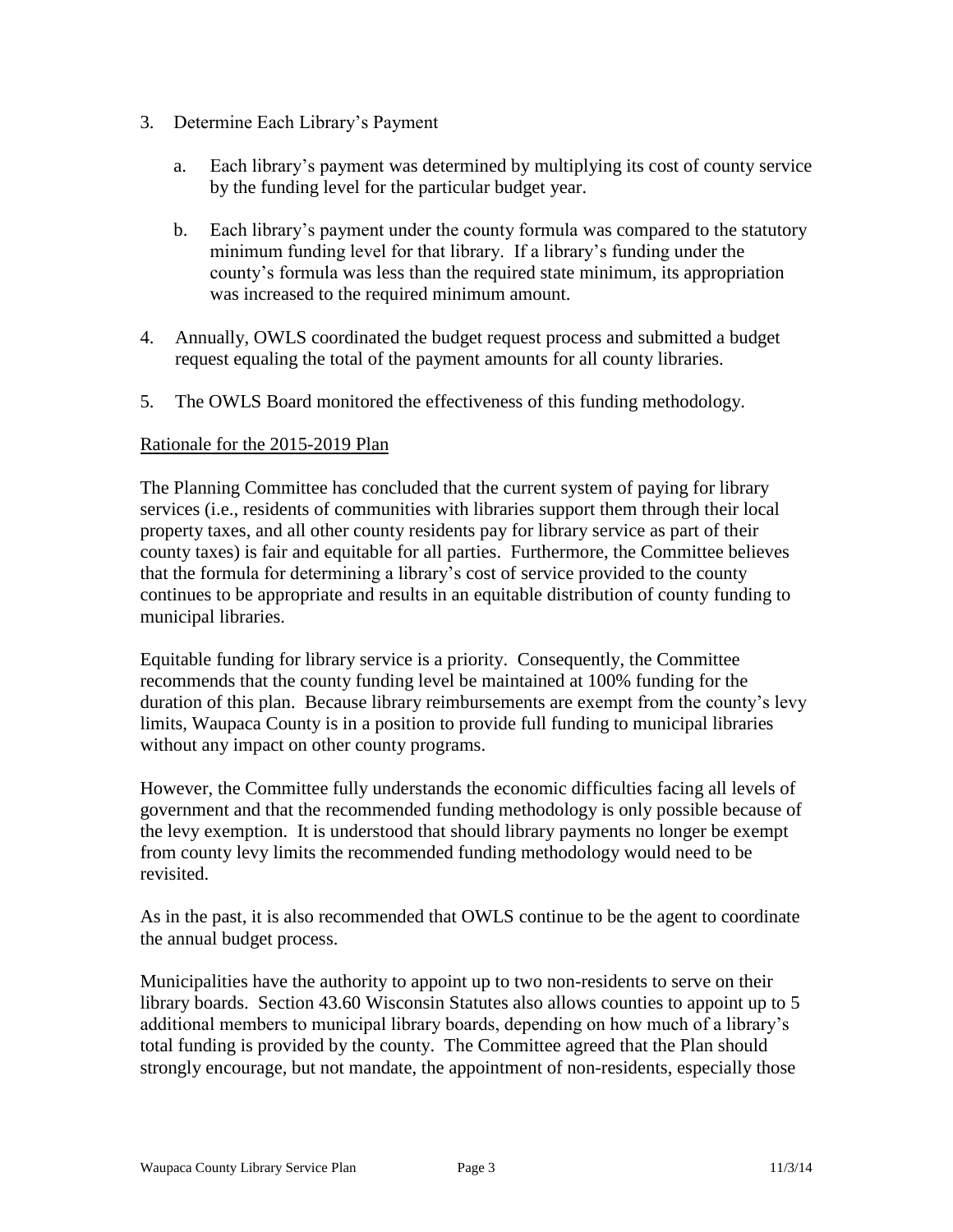from the towns making the greatest use of the library, to local library boards. Local libraries should also be encouraged to include youth members on their boards.

The Committee also discussed another issue facing some Waupaca County public libraries. Libraries in municipalities located near the county line sometimes provide significant levels of service to residents of other counties without adequate compensation.

### **Goals and Objectives**

Goal A: To continue membership in OWLS in order to ensure that all residents of Waupaca County have access to all library services provided by all public libraries in the county and library system.

Objectives:

- 1. Waupaca County shall regularly meet all statutory requirements in order to continue its membership in OWLS. (2015-2019)
- 2. Waupaca County shall regularly appoint five members to the OWLS Board in accordance with this plan and with Section 43.19, *Wisconsin Statutes.* (2015-2019)
- 3. Waupaca County shall designate the OWLS Board to coordinate the implementation of countywide library services. (2015-2019)
- 4. Waupaca County shall encourage all municipal libraries in the county to continue their memberships in OWLS. (2015-2019)
- 5. OWLS shall continue working with neighboring systems and counties to resolve intersystem service inequities so that Waupaca County libraries are compensated adequately for providing services to residents of other systems. (2015-2019)
- Goal B: To compensate public libraries at 100% of the funding methodology included in this plan for providing service to county residents residing in jurisdictions without local libraries.

#### Objectives:

- 1. OWLS shall annually collect circulation and expenditure data from municipal public libraries in the county and prepare a library budget request based on the County's funding methodology. (2015-2019)
- 2. OWLS shall annually submit the library budget request to Waupaca County in accordance with county and statutory deadlines. (2015-2019)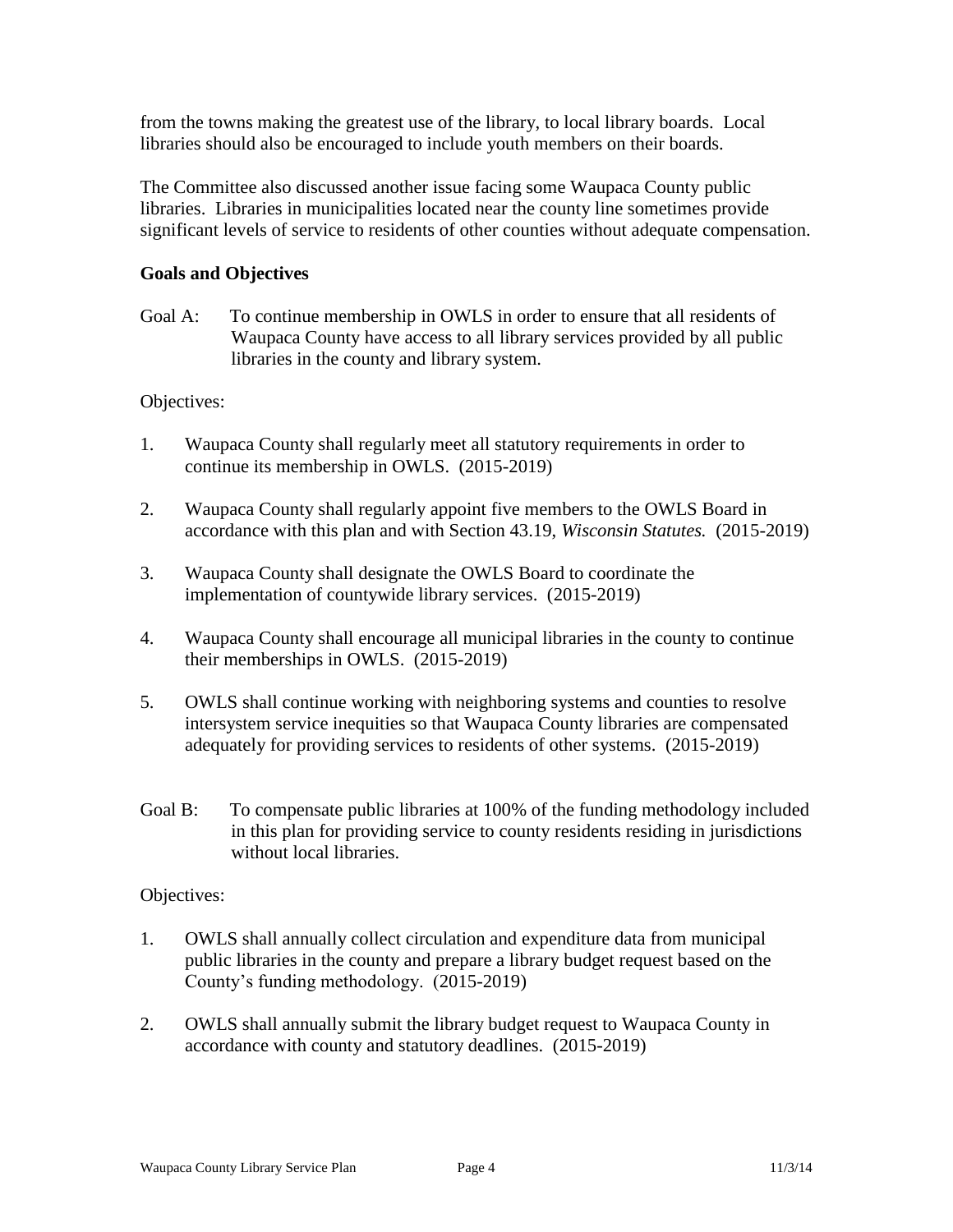- 3. Waupaca County shall annually appropriate funding to compensate municipal libraries for providing services to residents of jurisdictions without local libraries. (2015-2019)
- 4. Waupaca County shall pay its annual library appropriation to OWLS for distribution to the appropriate municipal libraries. (2015-2019)
- Goal C: To engage in continuous planning and education regarding the provision of public library services to Waupaca County residents.

Objectives:

- 1. The OWLS Board shall annually review this plan and shall forward to the County Board any recommended revisions. (2016-2019)
- 2. The County Board shall appoint a library planning committee to revise this plan or develop a new county library service plan whenever warranted. (2015-2019)
- 3. The County Board shall appoint a library planning committee to revise this plan or develop a new county library service plan. (2019)
- 4. OWLS shall annually contact municipal officials to inform them of options for appointing non-residents and youth to local library boards and shall encourage them to make such appointments. (2015-2019)
- 5. OWLS shall regularly provide detailed statistical information to all municipal libraries about services provided to residents of all jurisdictions within the county. (2015-2019)
- 6. Waupaca County shall encourage all municipal libraries in the county to regularly share information with town and county officials about library use by their constituents. (2015-2019)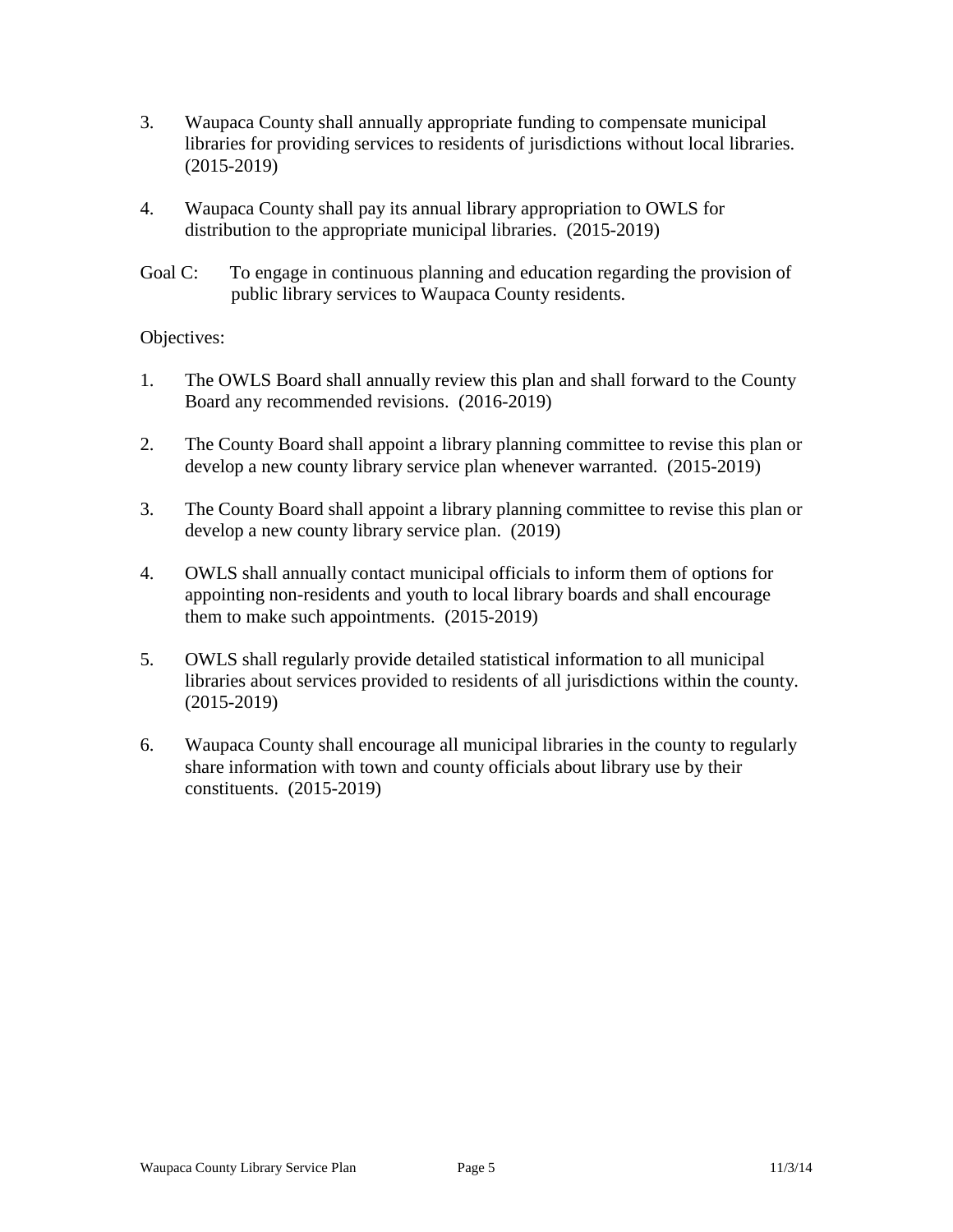# **Appendix A**

## **Waupaca County Planning Committee Members August 2014**

## Committee Members

Patricia Craig E6384 State Road 54 New London, WI 54961

Joseph McClone N2514 Melody Lane Waupaca, WI 54981

Peg Burington Waupaca Area Public Library 107 South Main Street Waupaca, WI 54981

Jamison Hein Clintonville Public Library 75 Hemlock Street Clintonville, WI 54929

Support for Committee

Walter Burkhalter Outagamie Waupaca Library System 225 North Oneida Street Appleton, WI 54911